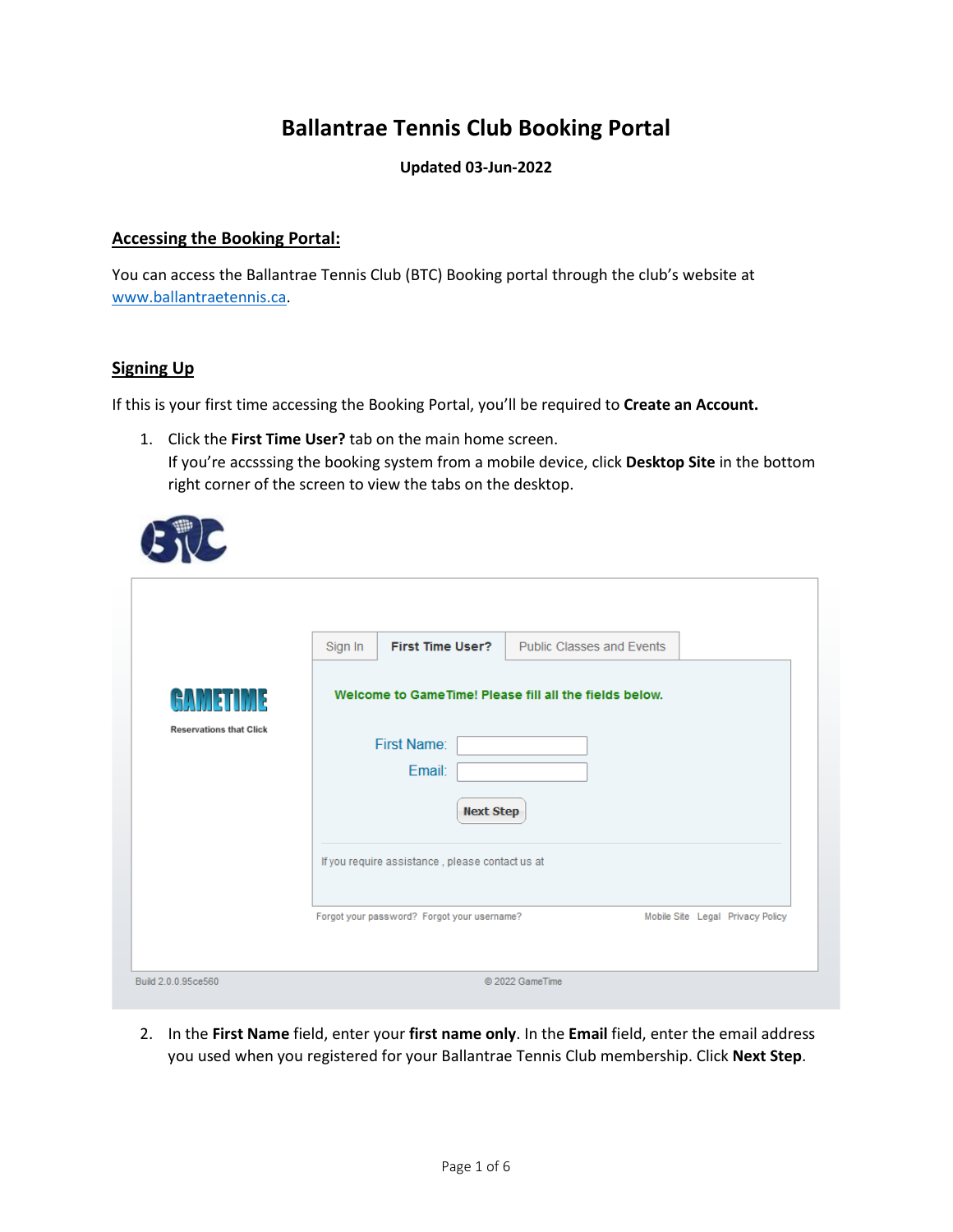3. After your membership has been verified, enter a Username and Password combination. Click **Create**.

|                                | Sign In | First Time User?                            |               | <b>Public Classes and Events</b>                                                  |  |                                  |
|--------------------------------|---------|---------------------------------------------|---------------|-----------------------------------------------------------------------------------|--|----------------------------------|
| IM 3<br>6AM                    |         |                                             |               | Your membership is verified, please create a new account.                         |  |                                  |
| <b>Reservations that Click</b> |         | Username:                                   | kevinjia      |                                                                                   |  |                                  |
|                                |         | Password:                                   |               |                                                                                   |  |                                  |
|                                |         | Confirm<br>Password:                        |               |                                                                                   |  |                                  |
|                                |         | Password Meter: Strong (Password OK)        |               |                                                                                   |  |                                  |
|                                |         |                                             |               |                                                                                   |  |                                  |
|                                |         |                                             | <b>Create</b> |                                                                                   |  |                                  |
|                                |         |                                             |               | Tips for creating a secure password:<br>- Minimum 6 characters                    |  |                                  |
|                                |         |                                             |               | - Mix capital and lowercase letters<br>- Include punctuation marks and/or numbers |  |                                  |
|                                |         |                                             |               | - Avoid passwords like (tennis) and (1234)                                        |  |                                  |
|                                |         |                                             |               | If you require assistance, please contact the club at                             |  |                                  |
|                                |         | Forgot your password? Forgot your username? |               |                                                                                   |  | Mobile Site Legal Privacy Policy |

If you have any difficulty logging in, please contact either Kevin Jia (kjia3@uwo.ca) or Glenn Dunford (dunfordglenn@rogers.com).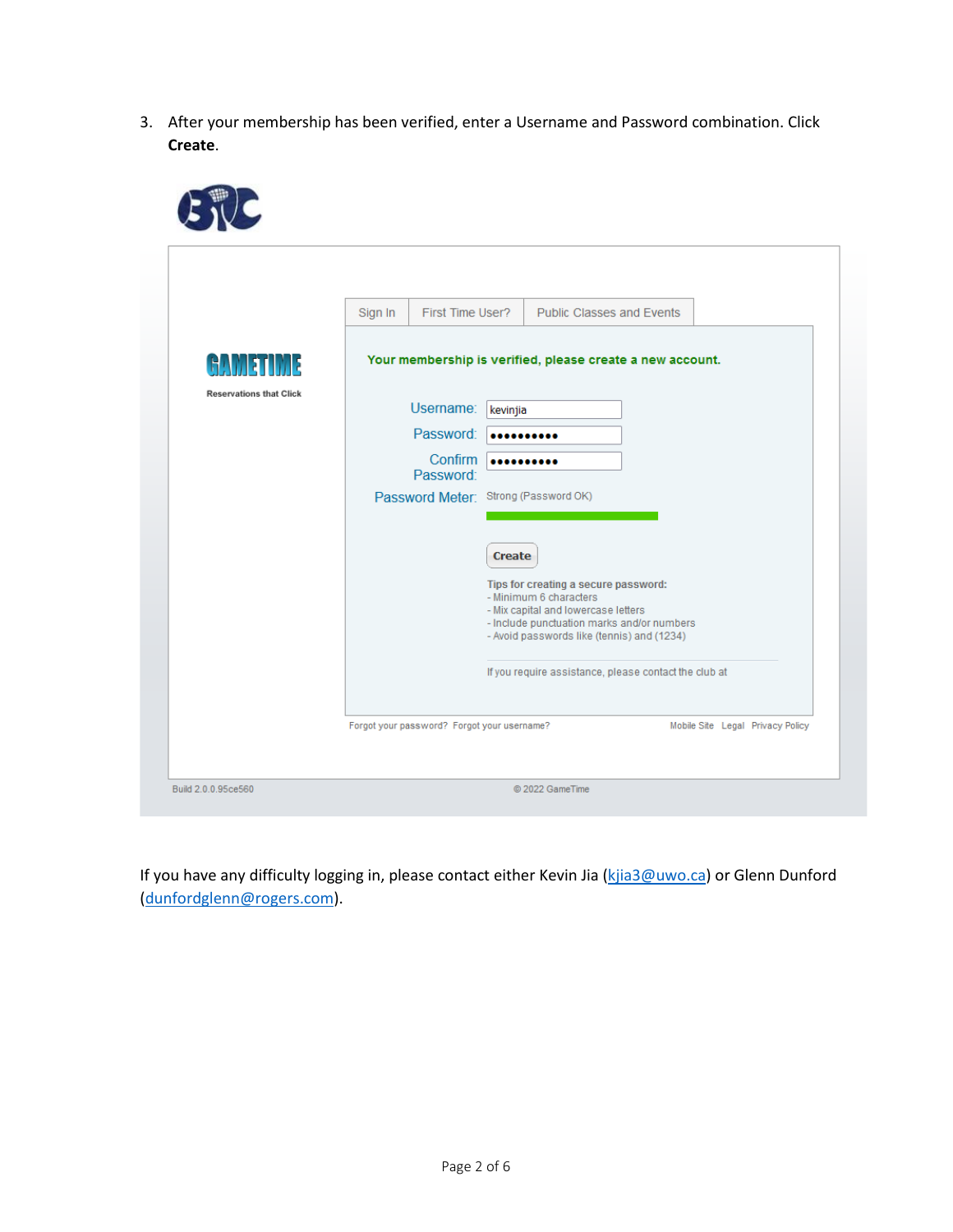## **Creating a Booking**

1. On the home screen after logging into your BTC Court Booking account, click the **Tennis** tab.

|                                                                                                    | aametime          | Welcome, Kevin<br>My Account   Sign Out<br>People   Mobile Site |
|----------------------------------------------------------------------------------------------------|-------------------|-----------------------------------------------------------------|
| <b>CLASSES &amp; EVENTS</b> TENNIS<br><b>DASHBOARD</b>                                             | <b>My Account</b> |                                                                 |
| Profile<br><b>Appointments</b><br>Preferences<br>Family<br><b>Transactions</b><br><b>Kevin Jia</b> |                   |                                                                 |
| <b>First Name</b><br>Kevin<br><b>Last Name</b><br>Jia                                              |                   |                                                                 |
|                                                                                                    |                   |                                                                 |
| <b>Display Name</b><br>Club Number<br>1000117                                                      |                   |                                                                 |
| <b>User Name</b><br>kevinjia<br>(Reset Password)<br>Password                                       |                   | Add Photo                                                       |
| Club Membership: No membership type.                                                               |                   | Last Login: May 29, 2022 11:05:31 PM                            |

2. Select a date for your booking in the Date Heading tab. Please note, members can only book **7 days** in advance and a **maximum of 3** concurrent bookings.

| <b>CLASSES &amp; EVENTS   TENNIS</b><br><b>DASHBOARD</b><br>May<br>Today 11:08 pm |                           |             |                           |          |                  | People   Mobile Site |                          |
|-----------------------------------------------------------------------------------|---------------------------|-------------|---------------------------|----------|------------------|----------------------|--------------------------|
|                                                                                   |                           |             |                           |          |                  |                      |                          |
|                                                                                   |                           |             | <b>TENNIS</b>             |          |                  | Available Players    | <b><i>O</i></b> Waitlist |
| ∢<br>Sunday 29                                                                    | Monday 30<br>Tuesday 31   | Wednesday 1 | Thursday 2                | Friday 3 | Saturday 4       | Sunday 5             | Þ                        |
| Court 1                                                                           | Court 2                   |             |                           | Court 3  |                  | Court 4              |                          |
| 7:00 am                                                                           | 7:00 am                   |             | 7:00 am                   |          | 7:00 am          |                      |                          |
| 8:00 am Men's intermed RR                                                         | 8:00 am Men's intermed RR |             | 8:00 am Men's intermed RR |          | 8:00 am Club Pro |                      |                          |
|                                                                                   |                           |             |                           |          |                  |                      |                          |
|                                                                                   |                           |             |                           |          |                  |                      |                          |
|                                                                                   |                           |             |                           |          |                  |                      |                          |
| 10:00 am                                                                          | 10:00 am                  |             | 10:00 am                  |          |                  |                      |                          |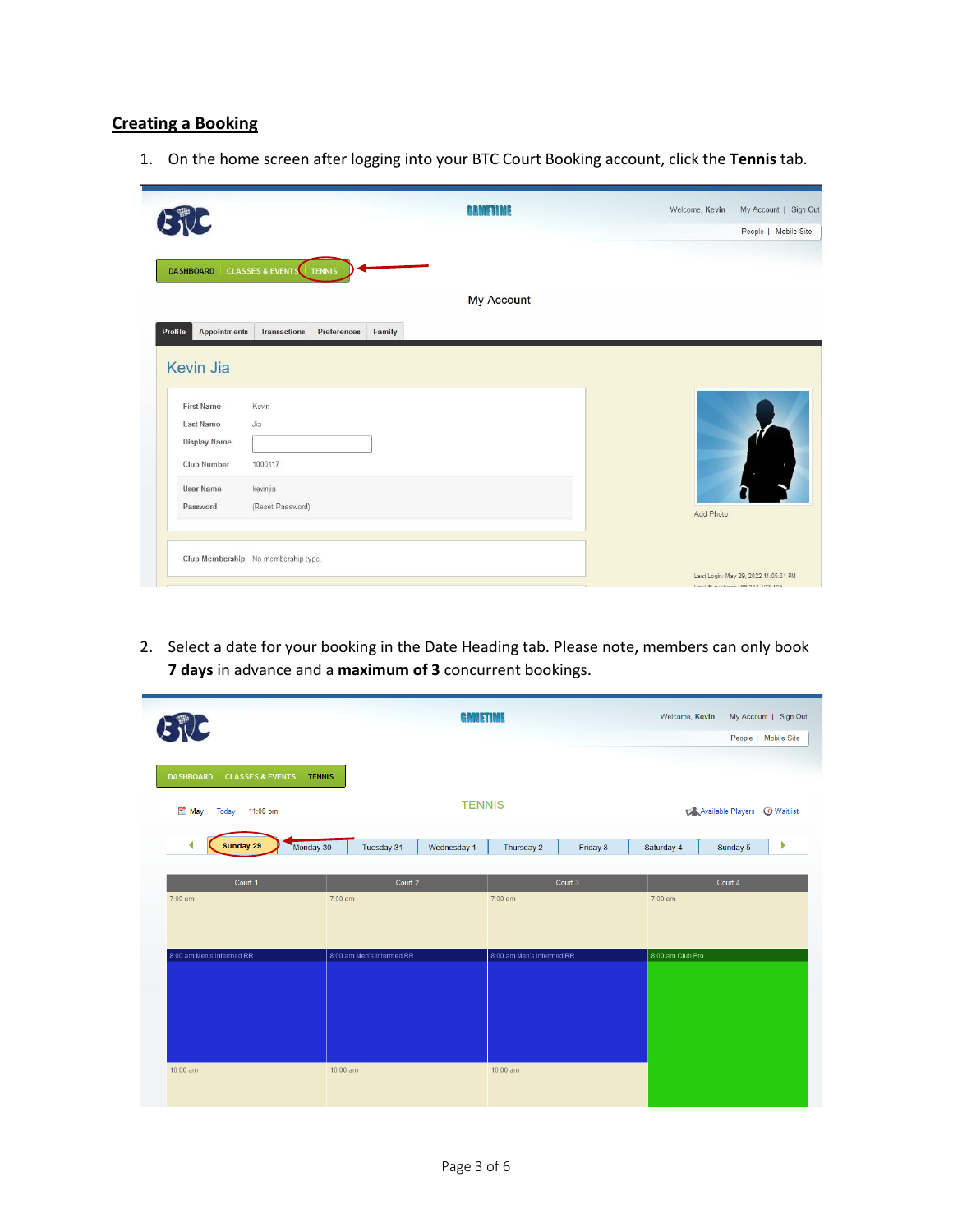| $11:00$ am | 11:00 am              | 11:00 am              |  |
|------------|-----------------------|-----------------------|--|
| 12:00 pm   | 12:00 pm Public Hours | 12:00 pm Public Hours |  |
| 1:00 pm    | 1:00 pm Public Hours  | 1:00 pm Public Hours  |  |
| 2:00 pm    | 2:00 pm Public Hours  | 2:00 pm Public Hours  |  |
| 3:00 pm    | 3:00 pm Public Hours  | 3:00 pm Public Hours  |  |

3. Select an empty court slot time on either Court 1, 2, 3 or 4.

4. Select a booking duration and type of play (**Singles** or **Doubles**). Please note, **Singles is a maximum of 1 Hour**, and **Doubles is a maximum of 2 hours**.

| $\sqrt{2}$                                                       | GAMETIME                                                                                                                                       | Welcome, Kevin | My Account   Sign Out |
|------------------------------------------------------------------|------------------------------------------------------------------------------------------------------------------------------------------------|----------------|-----------------------|
|                                                                  |                                                                                                                                                |                | People   Mobile Site  |
| <b>CLASSES &amp; EVENTS</b><br><b>DASHBOARD</b><br><b>TENNIS</b> |                                                                                                                                                |                |                       |
| Back to booking grid                                             | Your temporary booking will be held for 4:00 minutes. Please, do not navigate away from this page, doing so will erase this temporary booking. |                |                       |
|                                                                  |                                                                                                                                                |                |                       |
|                                                                  |                                                                                                                                                |                |                       |
| For: Tennis                                                      |                                                                                                                                                |                |                       |
| Court: Court 1                                                   |                                                                                                                                                |                |                       |
| On: Wednesday, June 1, 2022                                      |                                                                                                                                                |                |                       |
| Time: 4:00 pm                                                    |                                                                                                                                                |                |                       |
| <b>Duration</b><br>2 hr 0 min $\sim$                             |                                                                                                                                                |                |                       |
| Type $\odot$ Doubles                                             | O Singles                                                                                                                                      |                |                       |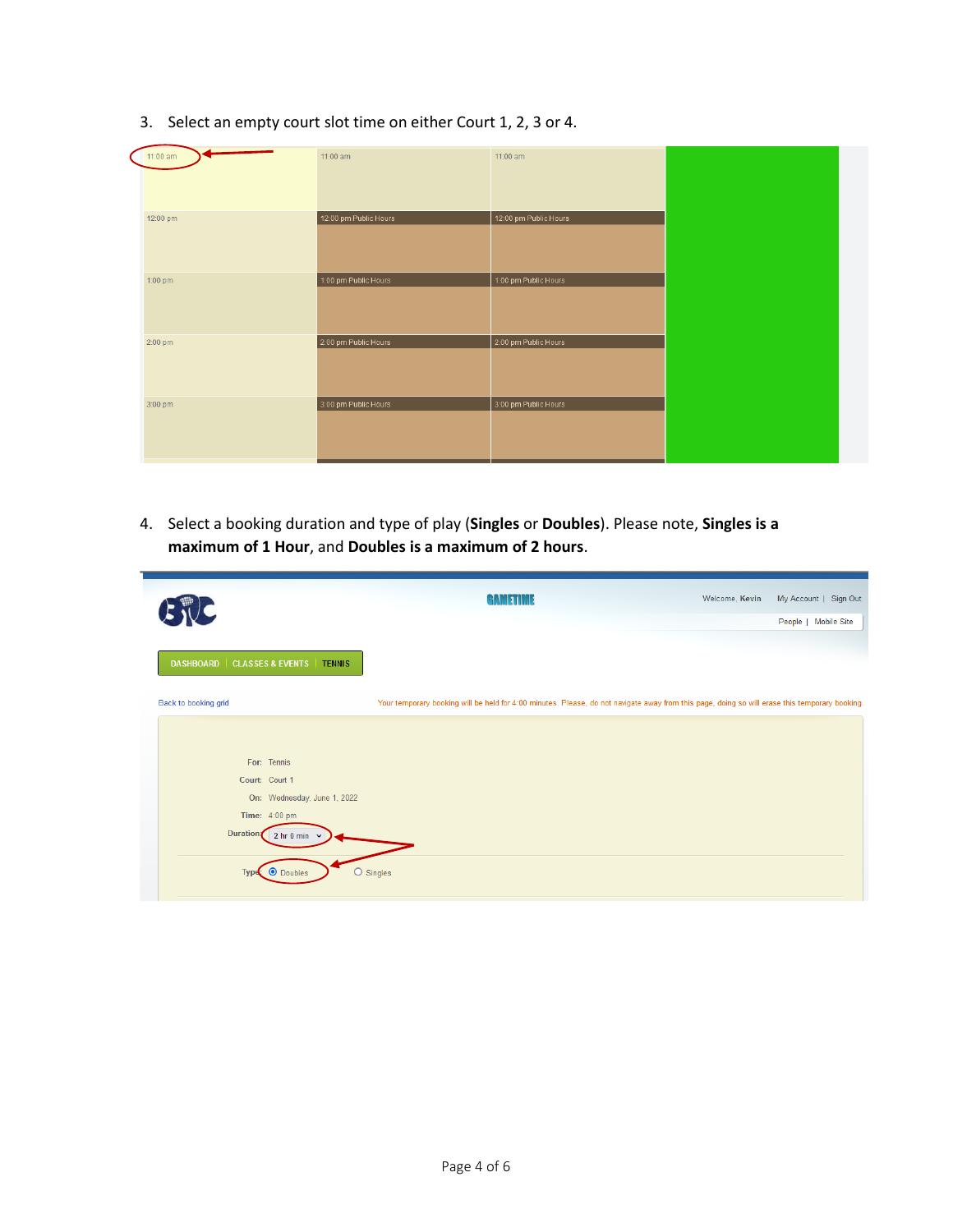5. Type the names of your court partner(s). The format required is **Lastname, Firstname**.

**IMPORTANT! Please ensure your partner has already registered and created a BTC Court Booking account.**

| Player 1: Jia, Kevin<br>Player . | □ Guest ♥<br>Admin, Glen<br><b>Book</b> |                 |
|----------------------------------|-----------------------------------------|-----------------|
| GameTime                         | Developed by GameTime                   | Copyright @2022 |

6. Click **Book**. You will receive an email confirmation of your completed booking.

### **Cancelling a Booking**

1. Find your current court booking and **hover over the scheduled time**. Click **Edit** in the top right corner of the booking.

| 4:00 pm<br>Kevin Jia<br><b>Glen Admin</b> | Fdit |
|-------------------------------------------|------|
| 5:00 pm                                   |      |
| .                                         |      |